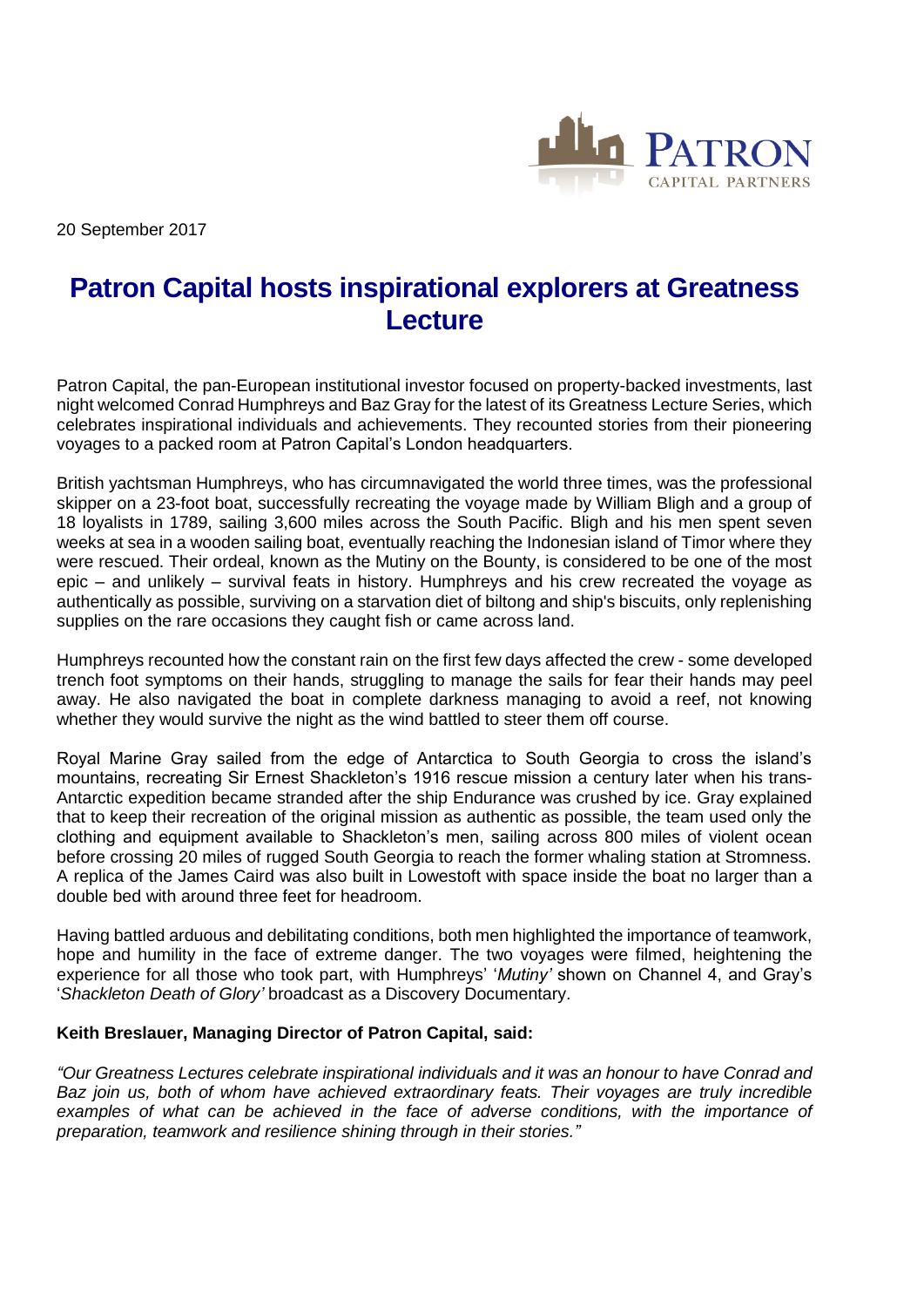The Patron Greatness Lecture Series is an ongoing programme of captivating talks from inspirational individuals. They are not part of a fundraising exercise; instead, they are intended to motivate, educate, inspire and enrich for the Patron team, its friends and partners.

Each evening consists of an early evening talk followed by a Q&A session and an opportunity for informal conversation over drinks and light refreshments. For more information about The Greatness Lectures, e-mail Denise Goodwin on denise@patroncapital.com.

-ends-

## **Media Enquiries to:**

| Henry Columbine/Rishi Banerjee | t: $+44$ (0) 20 7382 4720 |
|--------------------------------|---------------------------|
| <b>Redleaf Communications</b>  | e: patron@redleafpr.com   |

## **Notes to Editors**

## **About Patron Capital Partners**

Patron represents approximately  $\epsilon$ 3.4 billion of capital across several funds and related coinvestments, investing in property, corporate operating entities whose value is primarily supported by property assets and distressed debt and credit related businesses.

Since it was established in 1999, Patron has invested in over 69 investments and programs involving over 65 million square feet (6 million square metres) in 16 countries, with many of these investments realised.

Investors represent a variety of sovereign wealth funds, prominent universities, major institutions, private foundations, and high net worth individuals located throughout North America, Europe, Asia and the Middle East. The main investment adviser to the Funds is Patron Capital Advisers LLP, which is based in London, and Patron has other offices across Europe including Barcelona, Milan and Luxembourg; the group is comprised of 76 people, including a 43-person investment team.

Further information about Patron Capital is available at [www.patroncapital.com.](http://www.patroncapital.com/)